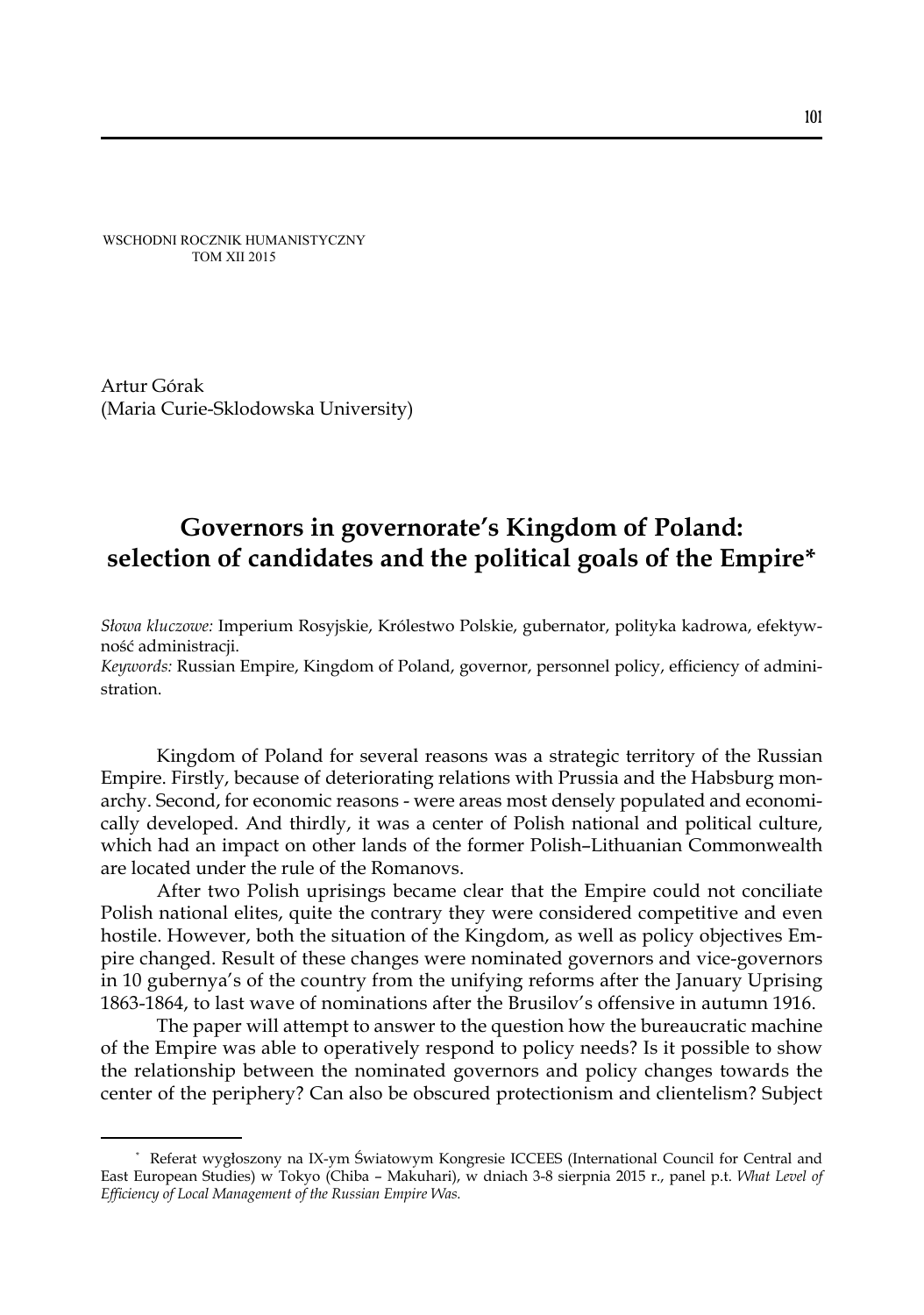of the analysis will be both full statistics group, as well as biographies the individual figures.

The principal mechanisms selecting candidates for management positions in the administration of the Polish Kingdom in the era after the uprising, and especially for the posts of governors, seem to be recognized.<sup>1</sup> Overall, in the 10 gubernias Kingdom of Poland in post of governors and vice-governors, in the period 1867-1918, served 134 people. The object of the analysis is the 194 nominations, because it happened that the same person was nominated several times for such positions. This is the result of research conducted in parallel with the work on the biographical dictionary these figures $^2$ .

#### **1. Structure of the group**

Let's look at the structure of the group persons nominated for the posts of governors and vice-governors in the Kingdom of Poland.

1.1. Nationality (religion and geographical origin)

The main criterion used in the policy of depolonisation of the Kingdom administrations was neither loyalty nor qualified, but specifically understood nationality. Specifically, because when considering the principle privileges for Russian officials in the Kingdom, the authorities had to abandon further specify the term *russkoye proiskhozhdeniye* (Russian origin) and decided to define them in administrative mode, in each case separately. One of the main reasons for this fiasco was the issue of the so-called Baltic Germans.

Because of discrimination the many years used against the Catholic or rather Polish nationality, particularly in the areas former Polish Commonwealth and known origins the ruling class in the Russian Empire, it is quite obvious religious structure presented group. Apart from the Orthodox belonged to this group, only six people Lutheran, and, interestingly, two Catholics. The key this selection was escalating state nationalism and as a result informal prohibition the appointment of Poles in civil service in the Kingdom and in other areas of the former Polish Commonwealth in higher, and large part even the average level posts. Administrative settlement of nationalities zealous allowed to investigate individual cases and indulgent of their tolerating.

Deserve attention two cases of Catholics, because they are very representative. Alexander Fribes <Фрибес> (son of Vincent <Викентий>), although he was a Pole, mistakenly considered to be a person German or English origins (probably because of the name). On the other hand Dionysius (Denis) Labudzinsky (Лабудзинский) for many years of faithful service proved that there are no national scruples.

So neither the Orthodox religion, or origin *iz vnutrii imperii* (from the interior of Empire) were not for the government, and may not be for us, the key to sentencing on national affiliation. Slightly arguments in this reflection can bring correlated and conditional analysis of geographical origin. With all the reservations publish such summary - see table below.

<sup>1</sup> A. Górak, *The Institution of Russian Imperial Governorship in Historical Retrospective According to P. P. Stremoukhov's Memoirs*, "Russian Studies in History", Volume 53, Issue 3, 2014, p. 84-94; A. Górak, *Gubernatorowie południowych i wschodnich guberni Królestwa Polskiego (1867 – 1918)*, [w] *Ważna obecność. Przedstawiciele państw i narodów europejskich wśród mieszkańców międzyrzecza Bugu i Pilicy w XVII – XIX wieku*, red. A. Górak, K. Latawiec, Radom – Radzyń Podlaski 2006, s. 155-198.

<sup>2</sup> Аrtur Górak, Krzysztof Latawiec, Jan Kozłowski, *Słownik biograficzny gubernatorów i wicegubernatorów w Królestwie Polskim (1867-1918)*, II edition, revised and enlarged, Lublin 2015, pp. 520.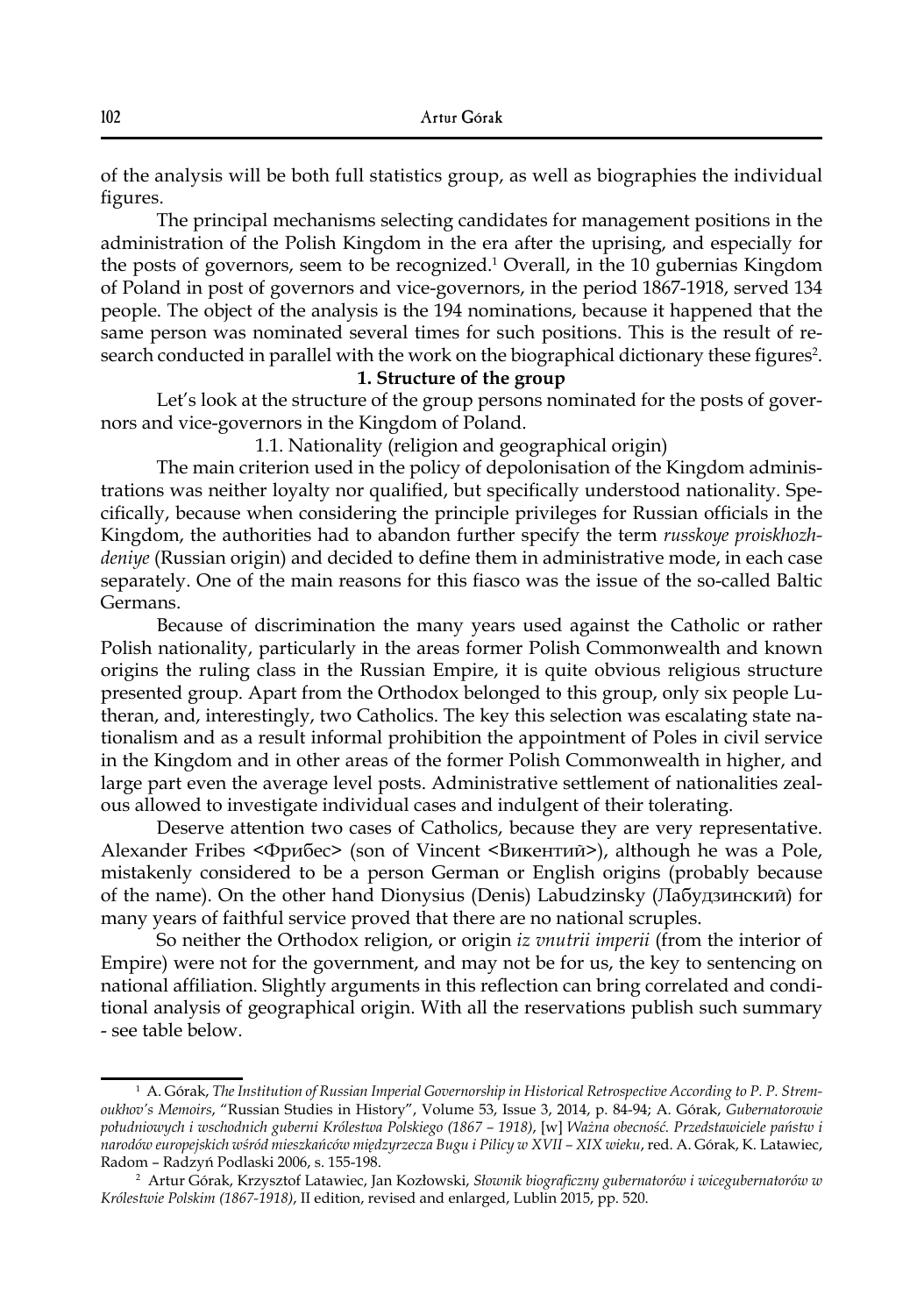| region / country                           | governorate                                                                                                                                                                                | number<br>of per- |
|--------------------------------------------|--------------------------------------------------------------------------------------------------------------------------------------------------------------------------------------------|-------------------|
|                                            |                                                                                                                                                                                            | sons              |
| Russia                                     | Yaroslavl, Kaluga, Kazan, Kostroma, Kursk, Moscow,<br>Nizhny Novgorod, Novgorod, Orel, Penza, Peters-<br>burg, Pskov, Ryazan, Saratov, Simbirsk, Tambov,<br>Tula, Tver, Vladimir, Voronezh | 67                |
| New Russia                                 | Kherson, Ekaterinoslav                                                                                                                                                                     | 13                |
| Leftbank Ukraine                           | Kharkov, Poltava, Chernihiv                                                                                                                                                                | 10                |
| Caucasus                                   | Stavropol                                                                                                                                                                                  | 1                 |
| provinces of former Polish<br>Commonwealth | Grodno, Kiev, Mogilev, Podolia, Smolensk, Vitebsk,<br>Volyn                                                                                                                                | 20                |
| Finland                                    |                                                                                                                                                                                            | $\mathcal{P}$     |
| Ostsee krav                                | Estland, Livonia, Kurland                                                                                                                                                                  | 10                |
| Kingdom of Poland                          |                                                                                                                                                                                            | 1                 |
| Bessarabia                                 |                                                                                                                                                                                            | 1                 |
| Austro-Hungary                             |                                                                                                                                                                                            | 1                 |
| unknown                                    |                                                                                                                                                                                            | 8                 |

The Number of governors and vice-governors in the governorate's Kingdom of Poland from individual parts Russian Empire

## 1.2. State and social origin

The analysis of the presented group cannot be carried out without class origins, even in the second half of 19th century. Even though the Russian Empire evolved in the more nationalist state, this evolution has been not completed before the revolution outbreak and this is why, while looking at internal affairs, interests of bureaucracy - the executive apparatus – which was often in opposition, has to be included in the analysis. What needs to be highlighted is the class system that seemed very anachronist to the rest of Europe. The affiliation to certain class mattered during candidate's application for service because of both tradition and country's personnel strategy.

Among the studied group only fourteen do not come from the nobility: five came from the clerical state (Bozhovskiy <Божовский>, Leontyev <Леонтиев>, Stefanovich <Стефанович>, Strokin <Строкин>, Mikhalevich <Михалевич>); two were sons of merchants (Stamierov <Стамеров>, Rybnikov <Рыбников>), and one citizen (Shchirovskiy <Щировский>); three were sons of officers, including one colonel (Drukart <Друкарт>, Tolmachev <Толмачев>, Gresser <Гресер>); the father of one was a teacher and two other officials (Fortwengler <Фортвенглер>, Papudoglo <Папудогло>, Shirayev <Шираев>). Of course, many of them received title of nobility for his service.

The rest passed themselves off as sons of gentry representatives. This class' homogeneity however, is ostensible. These surface statistics could only mean that the title gave right for service in continuously class system state of tsars. It could also be said about people aspiring to those titles that they did so because of privileges and snobbery. However, you do not need to look far to find this phenomenon to be very complex. The concept of gentry, except for class legal code, was very outdated even for Russia at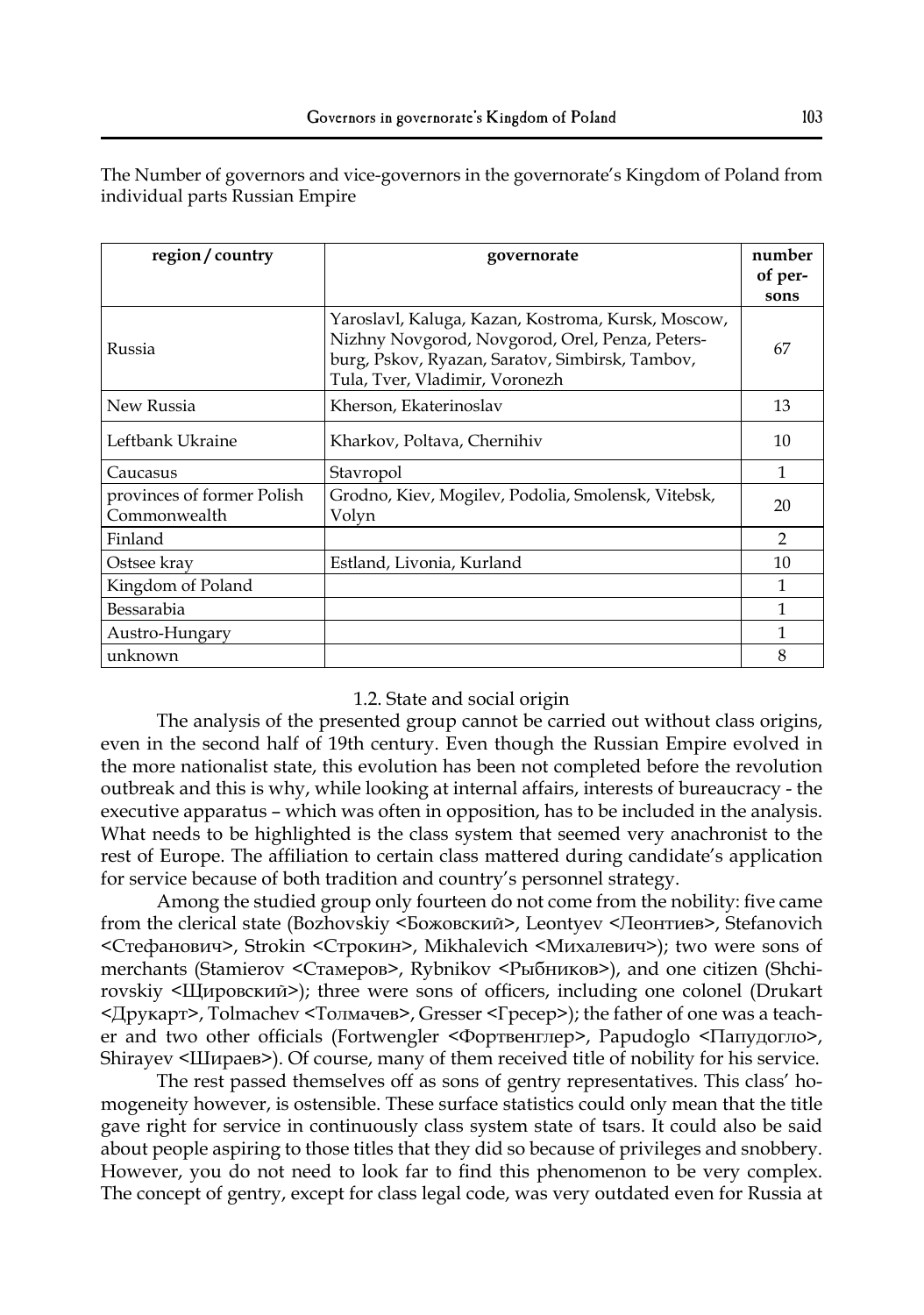this time. Even though, since the reign of Nicolas I, the accessibility to titles for service was gradually shut, the fathers of our governors were mostly people defined by their affiliation to bureaucracy, civil and military apparatus, and not gentry. The attempts to explain the court structure, also do not explain everything. During that time, outside of frameworks of the legal code, more than affiliation to class, social class and environment were the basis for judgement. A division can be made to differentiate between servants and landowners.

#### 1.3. Education and experience

The dominance of the nobility, seen in the study group, not only due to the legal conditions although was the consequence of their long duration. More important, that *dvoryanin* it ultimately was a man better educated, obviously due to the cost of education and sometimes social barriers. We cannot forget about cultural determinant, which naturally inclined members of this group to acquire education. According to the main principle, the right to the civil service entitled nobility. Been committed too, always in second place, the possibility of other types of services of privileged persons; while tax states generally were excluded. An exception in favour these last were allowed only if they have a certain level of education.

However, for our consideration equal access to the civil service is not as important as the identification of sources career, which no doubt was to achieve these positions. One criteria for such a career has become (and even key) education, in the discussed period. However, the law does not allocates census education and even does not touch the issue of seniority in office. It is believed that in contrast to the era Nikolay in the second half of the century pass on the position of governors should be primarily legal education and general civil law. In the Kingdom of Poland regime was, however, more rigid and still the majority were soldiers or people without higher education. Legal restrictions on access to the civil service people outside nobility - allowed for so many exceptions in individual departments, that ceased to be the rule.

For the purposes of analysing collected data on the education of all 134 people. Education divided into three levels. Lowest had 9 people, let's vice-governors themselves (Anastasyev <Анастасиев>, Buxhoevden <Буксгевден>, Engelhardt <Энгельгард>, Karnovich <Карнович>, Kobylecky <Кобылецкий>, Koniskiy <Кониский>, Leontiev <Леонтиев>, Labudzinsky <Лабудзинский> and <Petrov> <Петров>). Thirty people completed secondary school and the rest (95 people) had higher education. Even without feeding in the percentage (6.27% - 22.39% - 70.89%) is evident dominance of higher education. However, while nine cases, lower education may be regarded as exceptions, it reflects primarily large part of the presented group of people with secondary education.

Education can also describe due to its profile. In addition to the eight people whose profile education is difficult to determine due to its low level of the remaining cases reflect a two mainstreams: Thought to be a senior in the form of military education (48 people) and a new trend - an education law (50 people). Noting requires a more noticeable participation of people with general education (18) and small with specialist (religious - 2, humanistic - 1, math - 2, medical - 1, technical - 4).

Let's add to a picture of qualifications still the issue of service in a particular resort: the military - 61, home affairs - 43, justice - 15, the management of state property, finances and state control - 8 office General-Governor - 1, the committee of ministers - 2,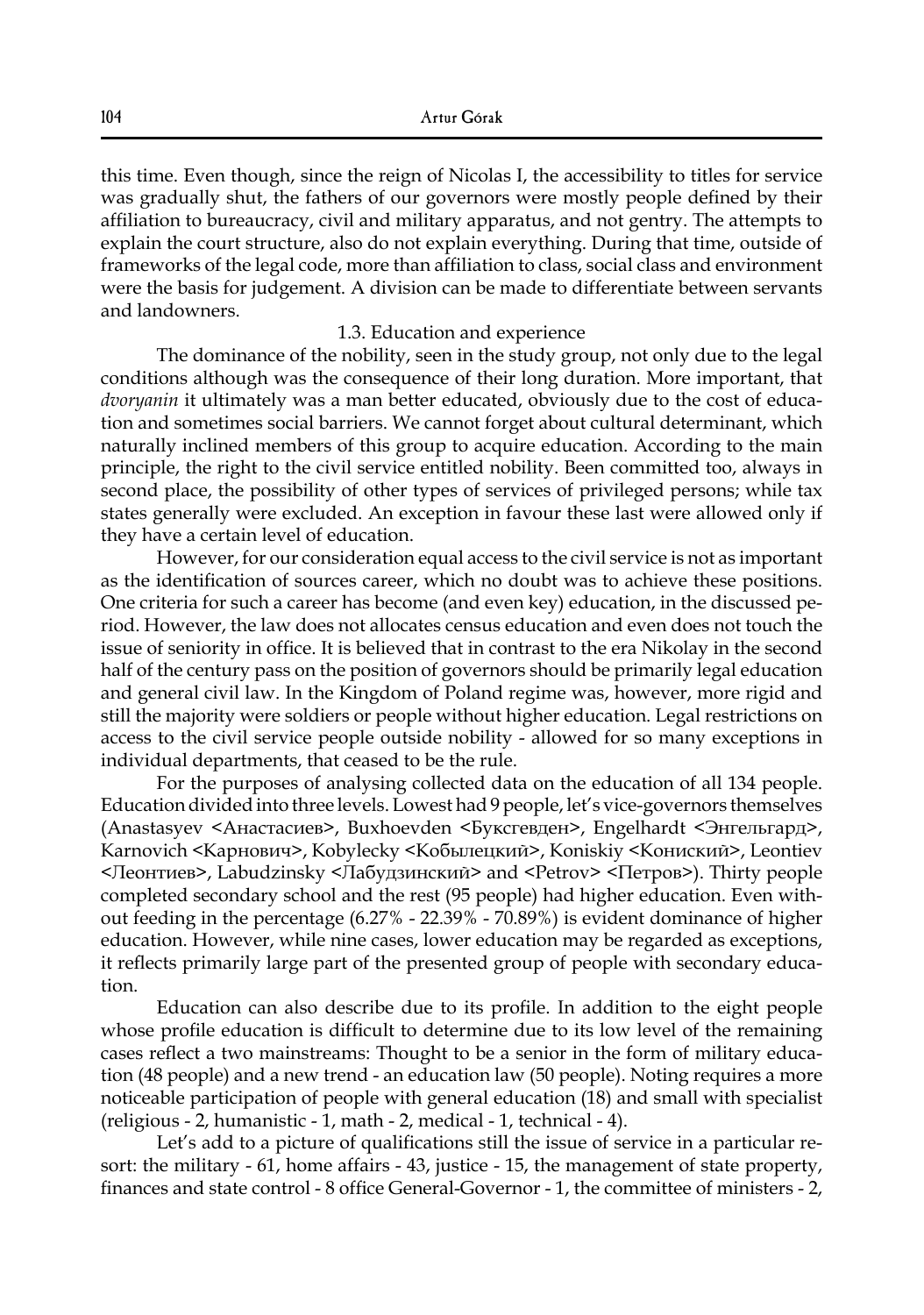Senate - 1, foreign affairs - 1, local self-government - 2. Statistically, in this respect, the situation is however similar. More or less half we have to deal with the experience of serving in the army and civil administration. Draws attention to the fact that only one third of candidates for the positions discussed were from the Interior Ministry.

Let us take into consideration the age of nominated for governors and vice governors. For the 84 nominations for the position of governor, the average age of nominees is 46,1 years and for the 110 nominations for vice governors the average was 41,78 years. What also needs to be highlighted, for being nominated for governor, a high school diploma or higher was needed, and for the vice governor not much lower.

#### **2. Periods of personnel changes political determined**

The superficial overview of biopics of the analysed group indicates a few specific periods when it comes to governors vice governors. The average number of changes on those positions was as high as 4 (3,88) per year. Of course, not only specific years but at least 3-year-periods need to be compared to result in picking the periods of more intensive change in managing personnel. Getting rid of an official because of not meeting expectations and then, introducing their successors was not an easy task. After that, there was also the process of lining up the governor with the vice governor, while the long-lasting conflict between people in those positions was not acceptable.

2.1. 1866-67, crew of subordination and Russification.

The first activity for change in managing personnel in the Kingdom happened just before the defeat of the January Uprising that resulted in the introduction of the position of a vice governor and the new governor act 1st January 1867. The process of depolonisation of local administration affected the positions of governors and vice governors in the first place. The key moment was the reforms of local administration of Kingdom in 1867. This meant, amongst other, the abolition of civil governors and introduction of positions closely similar, competency wise, to Russian governors. New positions were also topped with sort of police competencies, and also subordinated governor's departments and an assigned vice governor.

Acceptance and implementation of the plan of Russification of the Polish Kingdom assumed complete replacement of clerical personnel in the first place in top positions. So until 1867. Replaced all the governors and occupied the newly appointed the position vice governors. It was an operation without precedent and never had to repeat. Of course it has already its literature.

In this first period formation of the bureaucratic elite "conquered" country's most evidently political assumptions. However, even then individual reformers (viceroy T.T. Berg, director Committee on Internal Affairs and Religious of Kingdom V.A. Cherkasskiy and head of the His Own His Majesty Office the office for the Kingdom of Poland N.A. Milutin) tried to, at the highest positions, locate primarily their own people. This model - patronage, clientelism, or even nepotism - will of course be performed and later, however, would never be so clear, because patrons there will be many, like a ways of protection.

Preserved a note describing a series of meetings, which he called the governors of Vladimir Alexandrovich Cherkasskiy, their direct superior. Councils took place in September 1866. and were devoted to discussing the planned personnel changes (depolonisation) in executive positions provincial and districts administration. Governors: Warsaw - Lt. Gen. Yevgeny Petrovich Rožnov <Евгений Петрович Рожнов>, Lub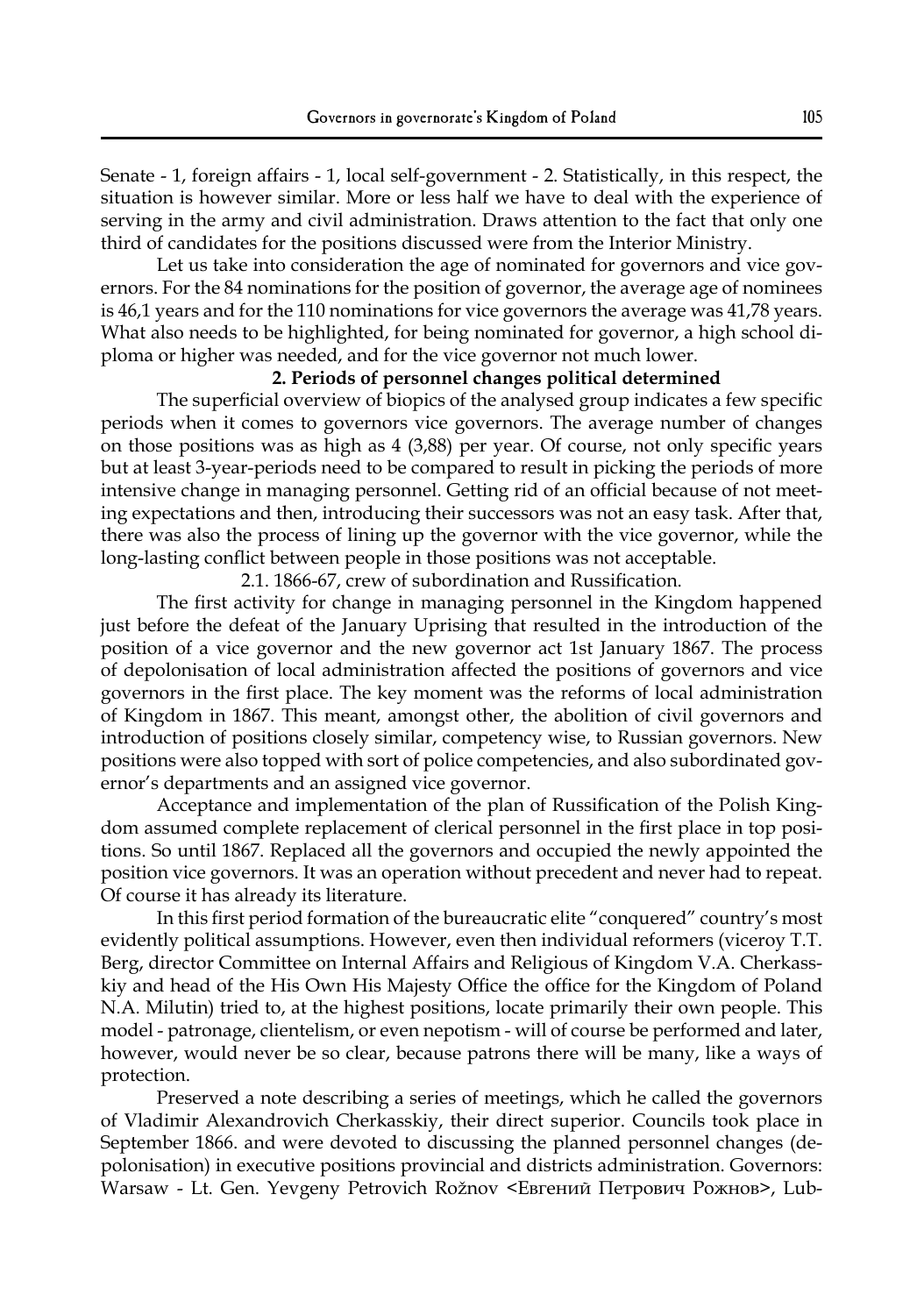lin - Gen.-Mjr Mikhail Andreyevich Buckovskiy <Михаил Андреевич Буцковский>, Plotsk - Col. Nikolai Nikolaevich Medem <Николай Николаевич Медем>, Augustov - collegial councillor Peter Karlovich Gervais <Петр Карлович Жерве> Siedlce - collegial councillor Stepan Stepanovich Gromeka <Степан Степанович Громека>, Kielce - Col. Konstantin Dmitrievich Khlebnikov <Константин Дмитриевич Хлебников>, Kalish - Col. Aleksandr Petrovich Shcherbatov <Александр Петрович Щербатов>, Radom - Col. Dmitry Gawrilovich Anuchin <Дмитрий Гаврилович Анучин>, were the first Russians team in these positions. Their main task was to control the local administration, preparation of reforms and profound changes in staff and its realization.

The main line of the dispute in the meetings was to fight for staffing, after Poles released, "their own people". Note contains sometimes very unflattering characteristics of the participants in meetings and yet they have received these posts. Honesty and intelligence were not the most important qualities.

Variously also was imagined a group of recruitment for these positions. Cherkasskiy promote the general staff officers (at least colonels) and the Chairpersons of the Committees for the peasants (Commisioners), who promised the position of the governors in the spring of 1864. Among the study group actually it had many commissioners or people involved ex officio peasants affairs.

In contrast, Berg initially entrusted gubernatorial position is known to the higher officers. Then he tries to choose a person familiar with the situation in the Kingdom (for example, participating in the fight against the January Uprising). It is worth noting that ever since the "after-sevastopol thaw" military education was considered to be unsuitable for the governor. Reviewing the biographies of these governors it can be concluded that the Kingdom was the enclave of an administrative idea Nicholas I.

In 1871. Minister of Internal Affairs explained the viceroy in the Kingdom of criteria to be met by a candidate for the described position. According to the minister should be an clerk with a long practice in the provincial offices - the best vice governor or the head of an independent office. Similarly, in 1876. Kotzebue, by the Minister, got approval for the principle that the vice governors appoint the first chief of counties.

It should be emphasized that, after 1867. (During the indivisible the rule of Berg) average rate of change dropping to the lowest level - 2.28 per year. Correction "first crew" on his part was so very small. Stagnation is also evident in the following period (2.75 per year), when the general-governors were PE Kotzebue and P.P. Albedinskiy - 1875-1882). Regardless of the differences between them, they haven't made radical changes in the composition of the governing team.

| periods<br>or general-governors    | years     | number of<br>nominations | periodic annual<br>average |
|------------------------------------|-----------|--------------------------|----------------------------|
| New crew                           | 1867      | 21                       | 21                         |
| T.T. Berg                          | 1868-1874 | 16                       | 2,28                       |
| P.E. Kotzebue and P.P. Albedinskiy | 1875-1882 | 22                       | 2,75                       |
| Rule of reaction (I.W. Hurko)      | 1883-1885 | 22                       | 7,33                       |
| Stagnation                         | 1886-1894 | 26                       | 2,89                       |

Periodical changes in posts of governors and vice-governors in the Kingdom of Poland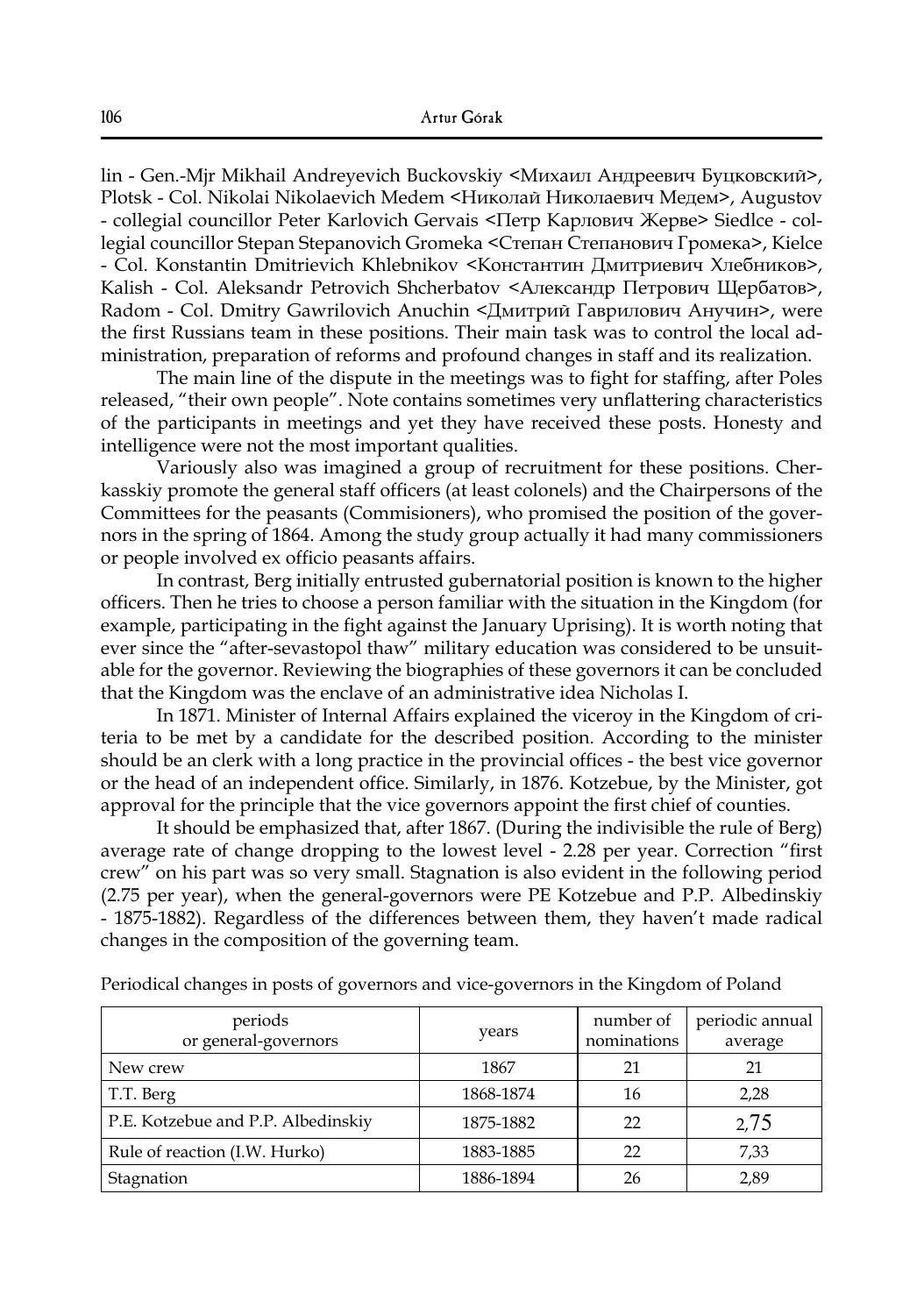| Temporary meltdown<br>(inauguration Nikolay II) | 1895-1903 | 33 | 3,67 |
|-------------------------------------------------|-----------|----|------|
| Revolution 1905<br>and the Japanese war         | 1904-1906 | 10 | 3,33 |
| G.A. Skalon                                     | 1907-1913 | フフ | 3,14 |
| Preparations for war                            | 1914      |    |      |

2.2. Rule of reaction (I.W. Hurko). Second wave of russification.

In a period of political reaction, associated with appointment as governor-general I.W. Hurko (and the reign of Alexander III), means general change in personnel. In the first period, a thorough exchange of teams (22 changing on posts) and the average rate of change in the years 1883-1885 was 7.33 per year. Few of them changed their positions at this time. The vast majority of nominees were former military:

- 1. Aleksander Aleksandrovich Annenkov, 43 years, 28.02.1885, vice governor suvalki, new on such post,
- 2. Rudolf Otto Wilhelm Ottovich von Buxhoevden, 50 years, 15.12.1883 vice governor radom,
- 3. Mikhail Petrovich Daragan, 49 years, dragged to the Kingdom, 21.01.1883 governor kalish,
- 4. Mikhail Alekseevich Zinovyev, 46 years, without experience, 28.12.1884 governor siedltse, then russificator of Livonia,
- 5. Nikolai Alekseevich Zinovyev, 55 years, experience russification western province, 16.09.1882 – governor suvalki,
- 6. Mikhail Aleksandrovich Maylevskiy, without experience, 53 58 lat, 12.04.1884 vice governor kielce, 5.07.1884 – vice governor siedltse; 12.07.1888 – governor radom,
- 7. Konstantin Konstantinovich Miller, 49 years, 26.12.1885 vice governor kieltse (29.07.1887 – governor plotsk; 21.02.1890 – governor petrokov),
- 8. Mikhail Nikolaievich Sevastyanov, 43 years, with experience, 14.07.1873 vice governor kielce; 9.06.1878 – vice governor radom; 15.12.1883 – vice governor lomzha; 8.10.1887 – vice governor lublin,
- 9. Aleksander Andreevich Solntsev, with exprience, 52 years, 6.06.1885 vice governor petrokov; 4.07.1885 – vice governor kieltse,
- 10. Yevgeniy Mikhailovich Subbotkin, with experience, 44-45 years, 8.02.1880 vice governor kieltse; 16.02.1884 – governor suvalki; 9.05.1885 – governor siedltse.
- 11. Reinhold Vasilyevich Essen, veteran, 10.03.1872 vice governor petrokov; 47 years, 10.11.1883 – governor lomzha.

But the most characteristic figures of this period are: Leonid Ivanowich Cherkasov (a military judge, 48 years, 29.04.1884 – governor plock) and Vladimir Filippovich Tkhorzhevskiy (42-44 years, veteran, 24.11.1883 – vice governor petrokov; 6.06.1885 – governor suvalki; 18.03.1886 – governor lublin). They became famous with the persecution of Polishness and above all Polish officials and Tkhorzhevskiy also - former Greek-Catholics. This team complemented people experienced (verified) at work in the Kingdom: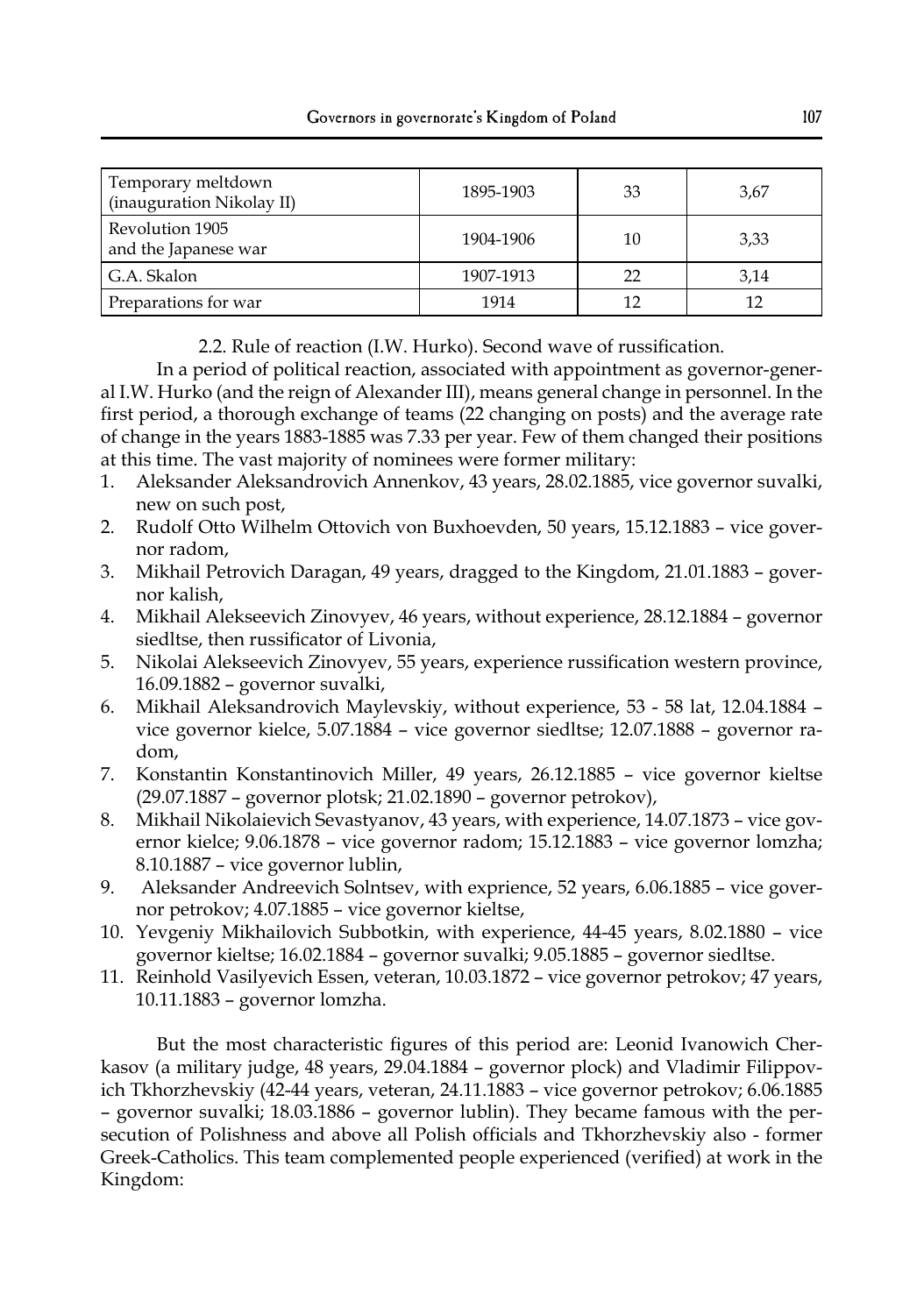- Nikolai Fiodorovich Ivanenko, 57 years, 5.07.1884 – governor kieltse,

- Mikhail Lyubimovich Korostovtsev, 44 years, 26.01.1884 – vice governor lublin,

- Ivan Grigoryevich Podgorodnikov, 43-44 years, 5.07.1884 – vice governor kieltse, 4.07.1885 – vice governor petrokov, 26.12.1891 – governor suvalki, 13.11.1895 – governor radom,

- Arkadiy Andreevich Tolochanov <Аркадий Андреевич Толочанов>, veteran, 53 years, 16.03.1866 – vice governor radom; 30.07.1871 – vice governor suvalki; 19.12.1880 – governor lomzha; 15.10.1883 – governor radom.

## 2.3. Stagnation

In the subsequent period, despite some gestures, liberal political declarations, in fact, nothing changes. Repression continues. This reflects also personnel policy. During the 17 years (1886-1903) changes in posts almost perfectly reflects the average and range of 3.70 per year. Even if they were individual decisions are treated them for show rather than systemically.

The crucial moment in history for the Empire was the Japanese war, and then the 1905 revolution and related system changes. It often said that the revolutionary events was the reason for changes in positions of governors. Meanwhile, the governor personnel in the Kingdom changed more slowly than usual. In the years 1905-1907 there were only 11 changes in said positions. It seemed that authorities were content with the governors. What is interesting, also the next period is very calm in terms of personnel changes, up until 1913.

2.4. Preparations for war and planned to return to the Kingdom

It is the direct risk of war that leads to sudden changes. In the year 1914, there were 12 changes in the said positions.

When it comes to changes that were results of World War I, the reduction of the position did not always mean the reluctance of authorities. Often the opposite, the most influential officials wanted to relocate from areas close to the front. There were also individuals that treated these sudden changes as a chance to stand out and to be nominated for a governor or vice governor (Bryanchaninov <Владимир Николаевич Брянчанинов>, 6.04.1915 – vice governor radom, 40 years). However, for experienced bureaucrats transferred to the Kingdom was so called *pochetnaya ssylka*. However for the more experience bureaucrats relocated to the Kingdom these was so-called "pochetnaya ssylka". For 50 years the governor's position was thought to be desired (lucrative, comfortable and career-advancing), however not very prestigious. World War I changed this outlook. The majority tried to flee the area and only the people guided by a sense of mission treated this service positively, like Kozlov - <Алексей Васильевич Козлов> volunteer injured in 1914, 26.10.1915 – vice governor plotsk, 45 years). It is surprising that the authorities did not exhibit any conscious human resources policy. Rather subject to private interests. Bureaucracy demonstrates autonomy.

The last manifestation of the activity of authorities on nominations in the Kingdom were nominations in 1916. Apparently it was related to preparations for the offensive Brusilov's (started June 4, continued until September 20, 1916), with which authorities were related hope to return Russian authorities to the Kingdom. They were: - Georgiy Borisowich Sturmer <Георгий Борисович Стурмер>, 36 years, the first such high promotion, the son of the Prime Minister, 20.02.1916 – vice governor suvalki; 18.05.1916 – vice governor kursk; - Leonid Mikhaylovich Savelov <Леонид Михайлович Савелов>,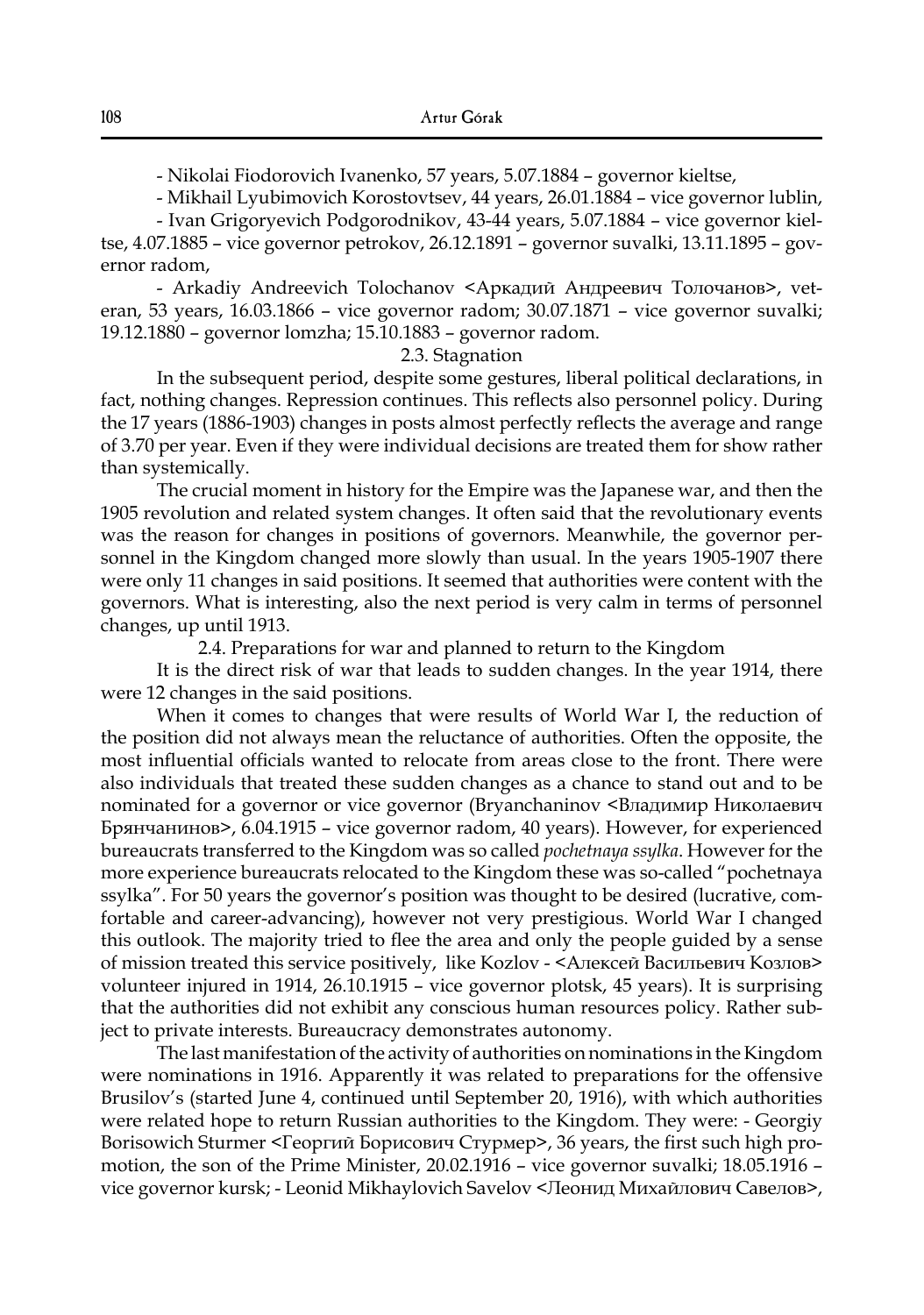historian and archivist, 28.07.1908 – manager Moscow Division of General Archive of the Ministry of the Imperial Court; 48 years – 29.08.1916 – governor kholm, - Dmitriy Platonovich Makalinskiy <Дмитрий Платонович Макалинский>, 38 years, lawyer, 18.05.1916 – vice governor suvalki. Like many nomination in 1914 and 1915 years it was the people without experience, with very different motivation. Specific government policy cannot be seen in these appointments.

\* \* \*

According to the decision of the Provisional Government of March 4, 1917 governors and vice governors they were removed from their duties and their powers transferred to the provincial chairman of the earthly offices and special plenipotentiaries central government. Was considered, moreover, that the return of these officials to the Kingdom is already impossible. These positions was liquidated long after the evacuation of the Russian administration Kingdom in the deep into Russia, after the revolution - after the Soviet government decree of 29 August 1918. Recent appointments to these posts was made, also for evacuation in 1916.

In the case of this group, the general conditions influencing the promotion are confirmed, i.e. (in order of importance): I. Russian nationality (the Balts included); II. Connections; III. Education and experience; IV. the affiliation with the state and political ideology – dvoryanstvo. This article also outlines a very important factor – political conditions. Political changes were so decisive that they became the most important factor during the application process. In those periods, the other factors, both occasional and regular, even connections, receded into the background.

#### BIBLIOGRAFIA

А. Górak, K. Latawiec, J. Kozłowski, *Słownik biograficzny gubernatorów i wicegubernatorów w Królestwie Polskim (1867-1918)*, second edition, revised and enlarged, Lublin 2015, pp. 520.

A. Górak, K. Latawiec, *Gubernatorowie i wicegubernatorowie w Królestwie Polskim (1867-1918)*, [in:] *Dzieje Biurokracji*, t. V, red. A. Gaca, A. Górak, Z. Naworski, Lublin-Toruń-Włocławek 2013, p. 523-556.

A. Górak, *Gubernatorowie południowych i wschodnich guberni Królestwa Polskiego (1867 – 1918)*, [in:] *Ważna obecność. Przedstawiciele państw i narodów europejskich wśród mieszkańców międzyrzecza Bugu i Pilicy w XVII – XIX wieku*, red. A. Górak, K. Latawiec, Radom – Radzyń Podlaski 2006, p. 155-198.